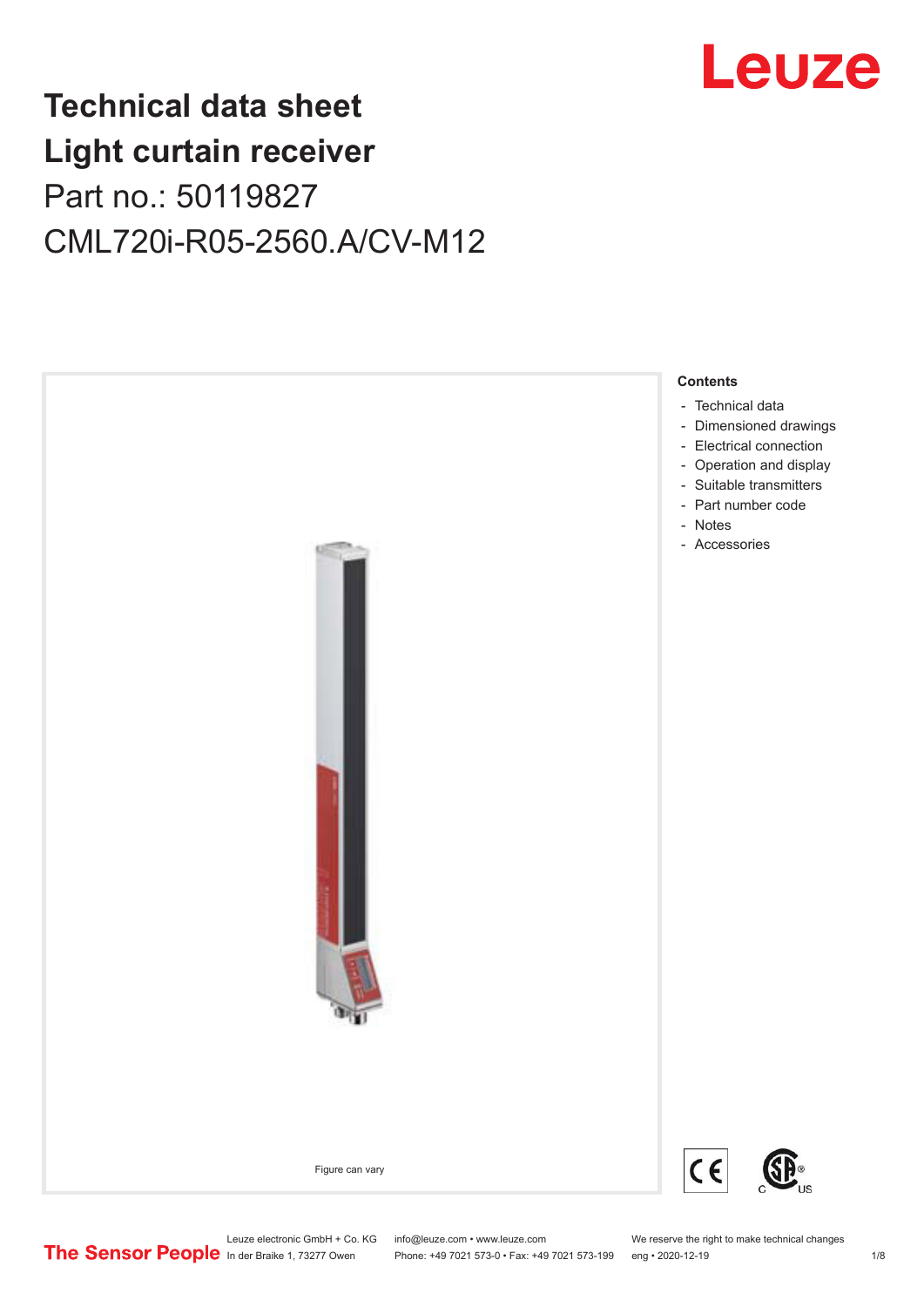# <span id="page-1-0"></span>**Technical data**

#### **Basic data**

| Series                                         | 720                                                                                                        |
|------------------------------------------------|------------------------------------------------------------------------------------------------------------|
| <b>Operating principle</b>                     | Throughbeam principle                                                                                      |
| Device type                                    | Receiver                                                                                                   |
| <b>Contains</b>                                | 2x BT-NC sliding block                                                                                     |
| Application                                    | Object measurement                                                                                         |
|                                                |                                                                                                            |
| <b>Special version</b>                         |                                                                                                            |
| <b>Special version</b>                         | Crossed-beam scanning                                                                                      |
|                                                | Diagonal-beam scanning                                                                                     |
|                                                | Parallel-beam scanning                                                                                     |
| <b>Optical data</b>                            |                                                                                                            |
| <b>Operating range</b>                         | Guaranteed operating range                                                                                 |
| <b>Operating range</b>                         | $0.13.5$ m                                                                                                 |
| <b>Operating range limit</b>                   | Typical operating range                                                                                    |
| <b>Operating range limit</b>                   | 0.14.5m                                                                                                    |
| <b>Measurement field length</b>                | 2,560 mm                                                                                                   |
| <b>Number of beams</b>                         | 512 Piece(s)                                                                                               |
|                                                | 5 mm                                                                                                       |
| Beam spacing                                   |                                                                                                            |
| Measurement data                               |                                                                                                            |
|                                                |                                                                                                            |
| Minimum object diameter                        | $10 \text{ mm}$                                                                                            |
|                                                |                                                                                                            |
| <b>Electrical data</b>                         |                                                                                                            |
| <b>Protective circuit</b>                      | Polarity reversal protection                                                                               |
|                                                | Short circuit protected                                                                                    |
|                                                | <b>Transient protection</b>                                                                                |
|                                                |                                                                                                            |
| Performance data                               |                                                                                                            |
| Supply voltage U <sub>B</sub>                  | 18  30 V, DC                                                                                               |
| Residual ripple                                | 0  15 %, From U <sub>B</sub>                                                                               |
| <b>Open-circuit current</b>                    | 0 435 mA, The specified values refer<br>to the entire package consisting of trans-<br>mitter and receiver. |
|                                                |                                                                                                            |
| Outputs                                        |                                                                                                            |
| Number of analog outputs                       | 2 Piece(s)                                                                                                 |
| <b>Analog outputs</b>                          |                                                                                                            |
| <b>Current</b>                                 | 0  24 mA                                                                                                   |
| Voltage                                        | 011V                                                                                                       |
|                                                |                                                                                                            |
| Analog output 1                                |                                                                                                            |
| Type                                           | Voltage                                                                                                    |
|                                                |                                                                                                            |
| <b>Analog output 2</b><br>Type                 | Current                                                                                                    |
|                                                |                                                                                                            |
| Inputs/outputs selectable                      |                                                                                                            |
| Output current, max.                           | 100 mA                                                                                                     |
| Input resistance                               | $6,000 \Omega$                                                                                             |
|                                                |                                                                                                            |
| Number of inputs/outputs selectable 2 Piece(s) |                                                                                                            |
| Type                                           | Inputs/outputs selectable                                                                                  |
| Voltage type, outputs                          | DC                                                                                                         |
| Switching voltage, outputs                     | Typ. $U_R / 0 V$                                                                                           |
| Voltage type, inputs                           | DC                                                                                                         |
| Switching voltage, inputs                      | high: ≥6V                                                                                                  |
|                                                | $low: 4V$                                                                                                  |
|                                                |                                                                                                            |

| Input/output 1                     |                              |  |
|------------------------------------|------------------------------|--|
| Activation/disable delay           | 1 <sub>ms</sub>              |  |
| <b>Timing</b>                      |                              |  |
| <b>Readiness delay</b>             | 450 ms                       |  |
| <b>Cycle time</b>                  | 15.76 ms                     |  |
| Response time per beam             | 30 µs                        |  |
| <b>Service interface</b>           |                              |  |
| <b>Type</b>                        | IO-Link                      |  |
| <b>IO-Link</b>                     |                              |  |
| <b>Function</b>                    | Configuration via software   |  |
|                                    | Service                      |  |
| <b>Connection</b>                  |                              |  |
| <b>Number of connections</b>       | 2 Piece(s)                   |  |
| <b>Plug outlet</b>                 | Axial                        |  |
|                                    |                              |  |
| <b>Connection 1</b>                |                              |  |
| <b>Function</b>                    | Configuration interface      |  |
|                                    | Signal IN                    |  |
|                                    | Signal OUT                   |  |
| Type of connection                 | Voltage supply<br>Connector  |  |
| <b>Thread size</b>                 | M12                          |  |
| Type                               | Male                         |  |
| <b>Material</b>                    | Metal                        |  |
| No. of pins                        | 8-pin                        |  |
| Encoding                           | A-coded                      |  |
|                                    |                              |  |
| <b>Connection 2</b>                |                              |  |
| <b>Function</b>                    | Connection to transmitter    |  |
| <b>Type of connection</b>          | Connector                    |  |
| <b>Thread size</b>                 | M <sub>12</sub>              |  |
| <b>Type</b>                        | Female                       |  |
| <b>Material</b>                    | Metal                        |  |
| No. of pins                        | 5-pin<br>A-coded             |  |
| Encoding                           |                              |  |
| <b>Mechanical data</b>             |                              |  |
| Design                             | Cubic                        |  |
| Dimension (W x H x L)              | 29 mm x 35.4 mm x 2,635 mm   |  |
| <b>Housing material</b>            | Metal                        |  |
| <b>Metal housing</b>               | Aluminum                     |  |
| Lens cover material                | Plastic                      |  |
| Net weight<br><b>Housing color</b> | $2,600$ g<br>Silver          |  |
| Type of fastening                  | Groove mounting              |  |
|                                    | Via optional mounting device |  |
|                                    |                              |  |
| <b>Operation and display</b>       |                              |  |
| Type of display                    | LED                          |  |
|                                    | OLED display                 |  |
| <b>Number of LEDs</b>              | 2 Piece(s)                   |  |
| Type of configuration              | Software                     |  |
|                                    | Teach-in                     |  |
| <b>Operational controls</b>        | Membrane keyboard            |  |

Leuze

Leuze electronic GmbH + Co. KG info@leuze.com • www.leuze.com We reserve the right to make technical changes ln der Braike 1, 73277 Owen Phone: +49 7021 573-0 • Fax: +49 7021 573-199 eng • 2020-12-19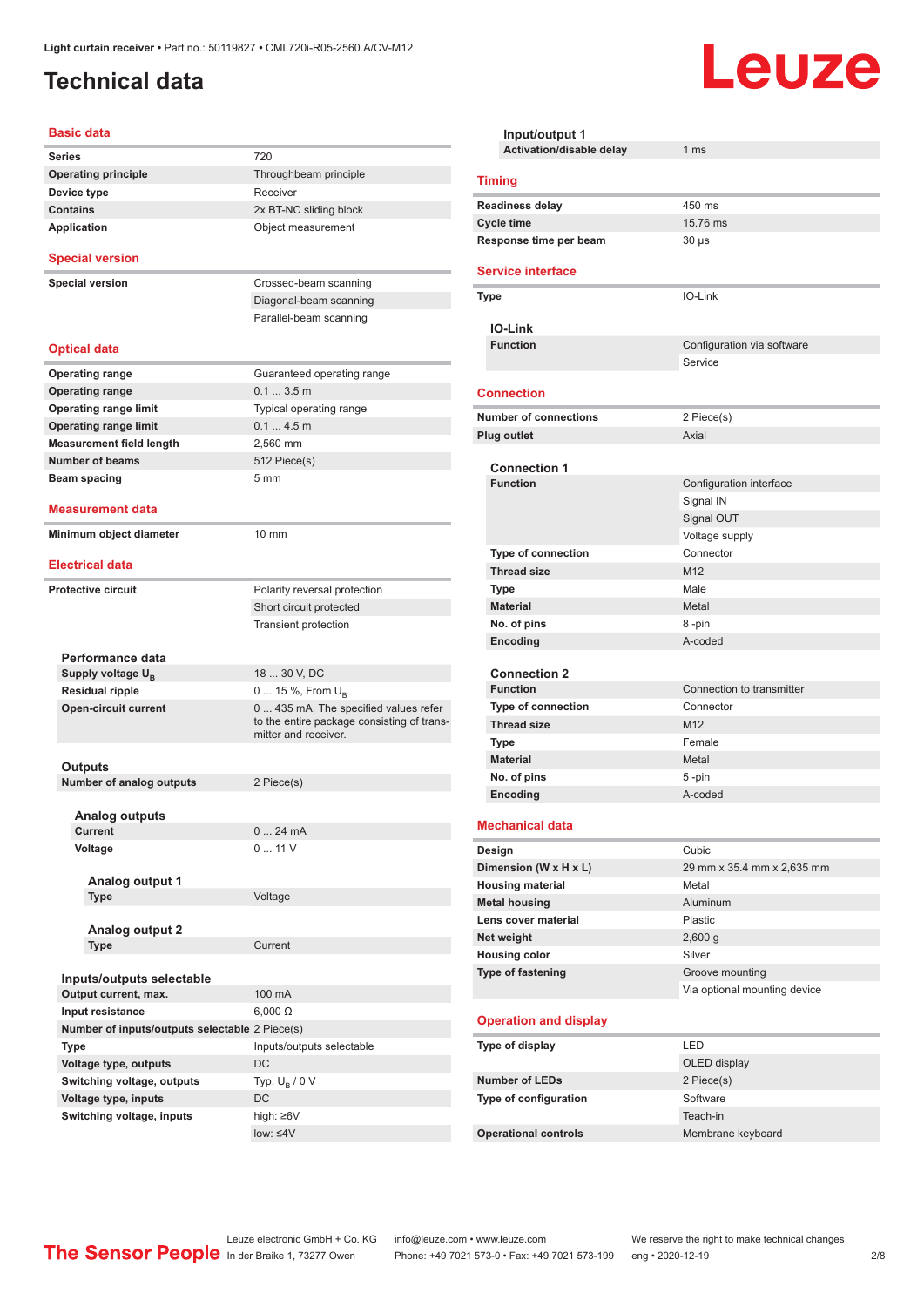# **Technical data**

# Leuze

#### **Environmental data**

| Ambient temperature, operation | $-30$ 60 °C |  |
|--------------------------------|-------------|--|
| Ambient temperature, storage   | $-40$ 70 °C |  |
| <b>Certifications</b>          |             |  |
|                                |             |  |
| Degree of protection           | IP 65       |  |
| <b>Protection class</b>        | Ш           |  |
| <b>Certifications</b>          | c CSA US    |  |

#### **Classification**

| <b>Customs tariff number</b> | 90314990 |
|------------------------------|----------|
| eCl@ss 5.1.4                 | 27270910 |
| eCl@ss 8.0                   | 27270910 |
| eCl@ss 9.0                   | 27270910 |
| eCl@ss 10.0                  | 27270910 |
| eCl@ss 11.0                  | 27270910 |
| <b>ETIM 5.0</b>              | EC002549 |
| <b>ETIM 6.0</b>              | EC002549 |
| <b>ETIM 7.0</b>              | EC002549 |
|                              |          |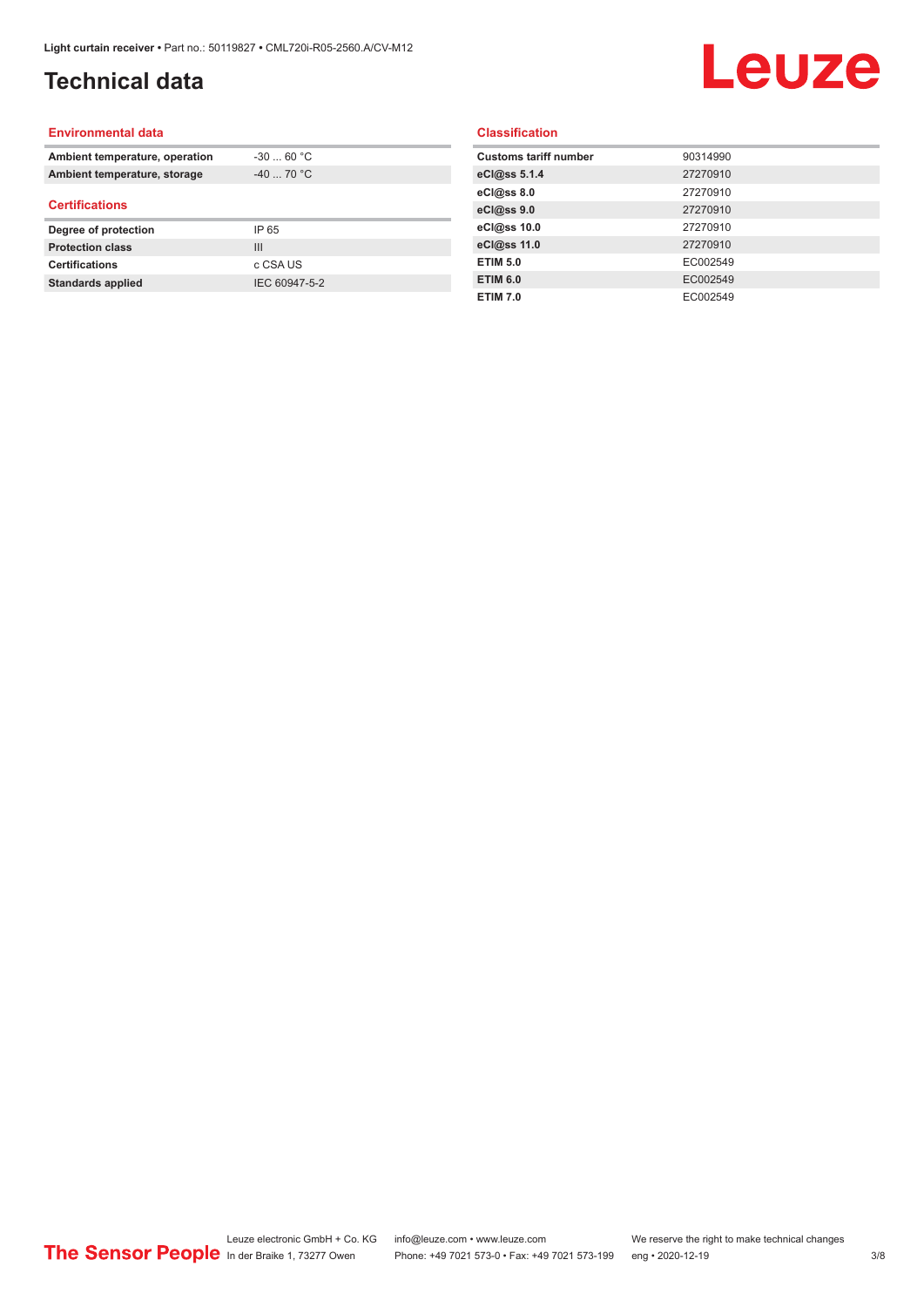### <span id="page-3-0"></span>**Dimensioned drawings**

All dimensions in millimeters



#### A Beam spacing 5 mm

- B Measurement field length 2560 mm
- F M6 thread
- G Fastening groove
- L Profile length 2568 mm
- T Transmitter
- R Receiver
- Y 2.5 mm

**Leuze**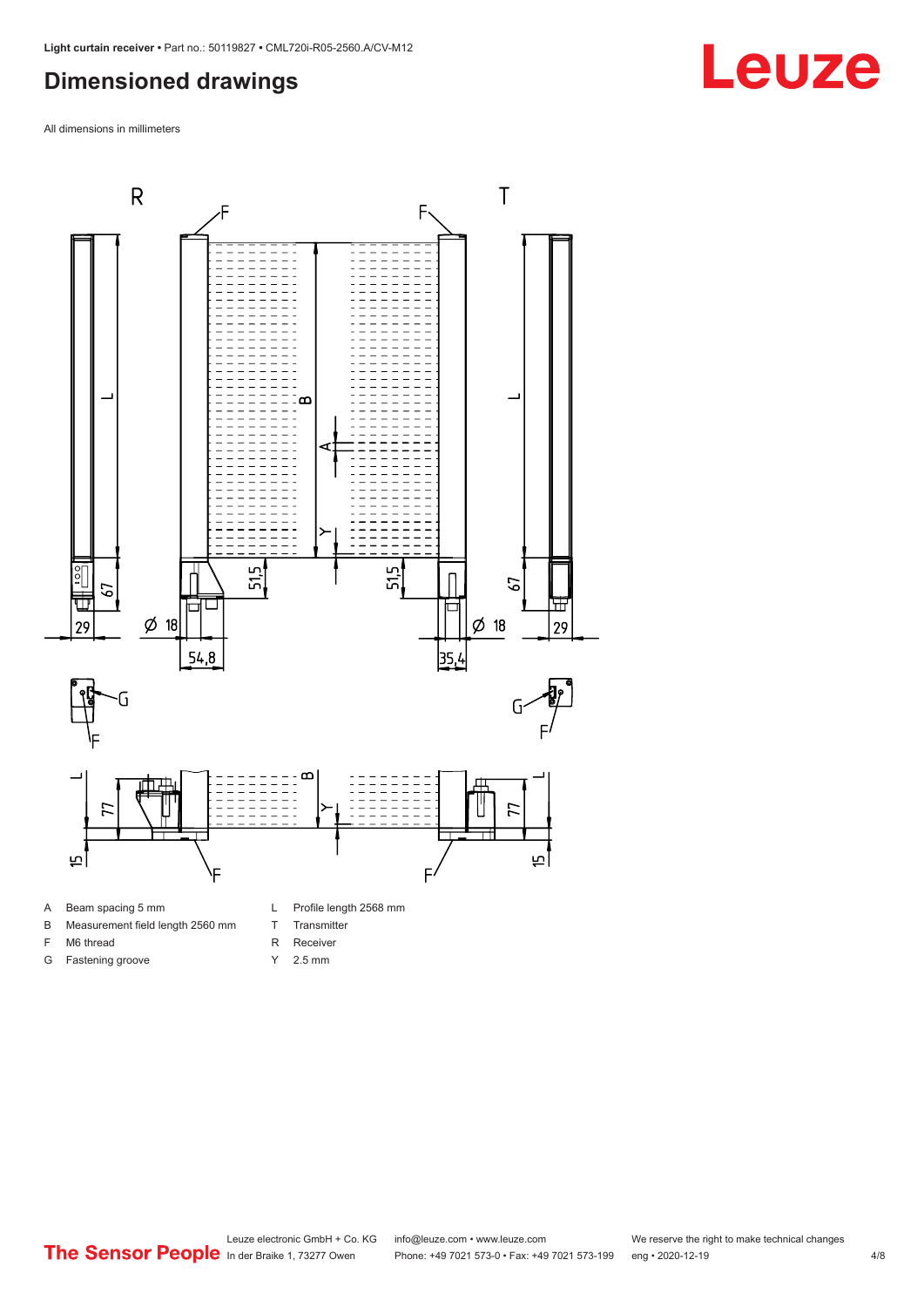### <span id="page-4-0"></span>**Dimensioned drawings**





A PWR / SW IN / OUT

# **Electrical connection**

**Connection 1**

| <b>Function</b>    | Configuration interface<br>Signal IN |
|--------------------|--------------------------------------|
|                    | Signal OUT                           |
|                    | Voltage supply                       |
| Type of connection | Connector                            |
| <b>Thread size</b> | M12                                  |
| <b>Type</b>        | Male                                 |
| <b>Material</b>    | Metal                                |
| No. of pins        | 8-pin                                |
| Encoding           | A-coded                              |

#### **Pin Pin assignment**

| 1              | $V +$            |
|----------------|------------------|
| $\overline{2}$ | I/O <sub>1</sub> |
| 3              | GND              |
| $\overline{4}$ | IO-Link          |
| 5              | I/O <sub>2</sub> |
| 6              | OUT V            |
| $\overline{7}$ | OUT mA           |
| 8              | <b>AGND</b>      |
|                |                  |



#### **Connection 2**

| <b>Function</b>    | Connection to transmitter |
|--------------------|---------------------------|
| Type of connection | Connector                 |
| <b>Thread size</b> | M12                       |
| <b>Type</b>        | Female                    |
| <b>Material</b>    | Metal                     |
| No. of pins        | $5$ -pin                  |
| Encoding           | A-coded                   |

#### **Pin Pin assignment**

| л              | <b>FE/SHIELD</b> |
|----------------|------------------|
| $\overline{2}$ | V+               |
| 3              | <b>GND</b>       |
| 4              | RS 485 Tx+       |
| 5              | RS 485 Tx-       |

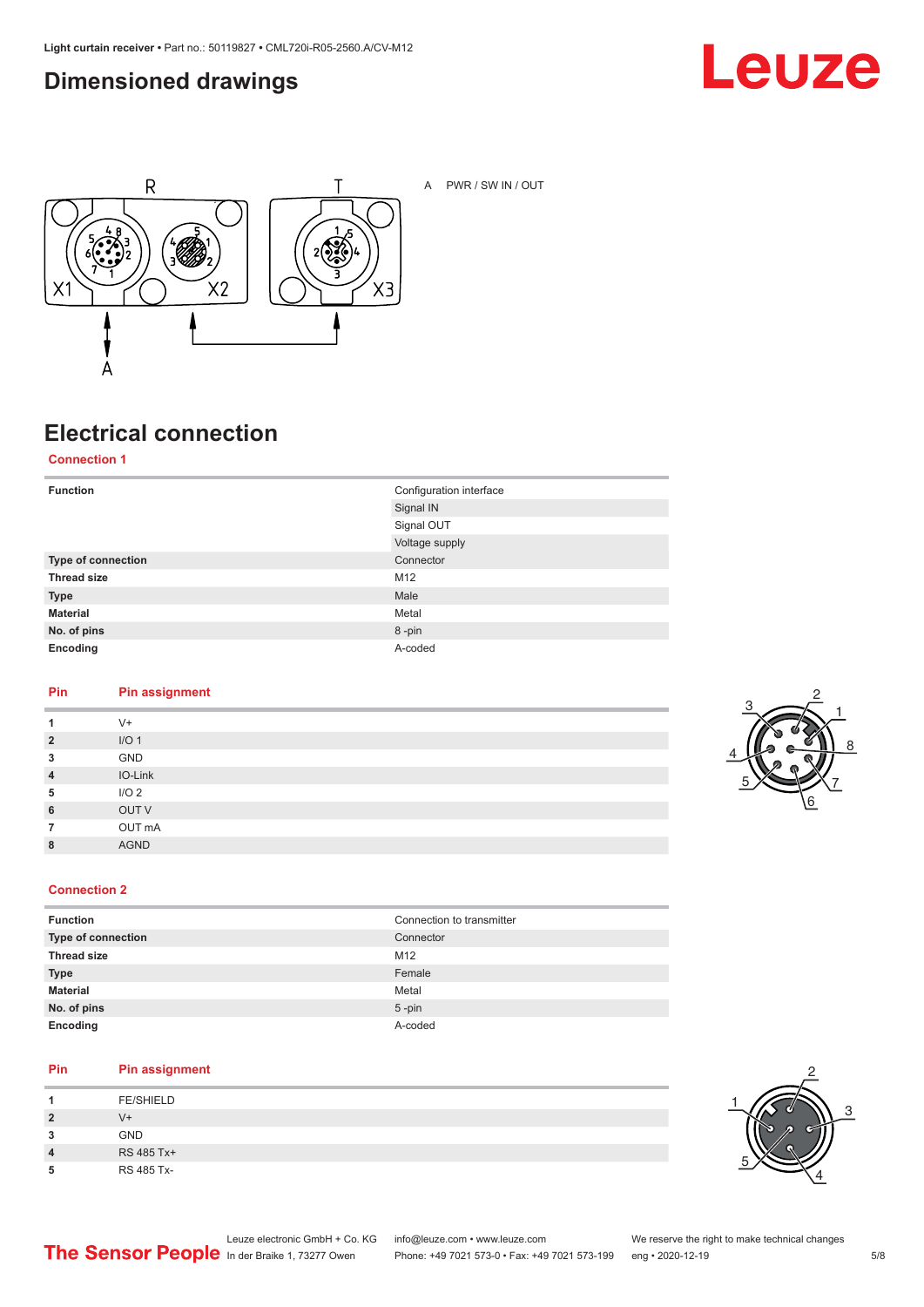## <span id="page-5-0"></span>**Operation and display**

| <b>LED</b> | <b>Display</b>           | <b>Meaning</b>                         |
|------------|--------------------------|----------------------------------------|
|            | Green, continuous light  | Operational readiness                  |
|            | Green, flashing          | Teach / error                          |
|            | Yellow, continuous light | Light path free, with function reserve |
|            | Yellow, flashing         | No function reserve                    |
|            | Off                      | Object detected                        |

### **Suitable transmitters**

| Part no. | <b>Designation</b>         | <b>Article</b>               | <b>Description</b>                                                       |
|----------|----------------------------|------------------------------|--------------------------------------------------------------------------|
| 50119399 | CML720i-T05-<br>2560.A-M12 | Light curtain<br>transmitter | Operating range: 0.1  3.5 m<br>Connection: Connector, M12, Axial, 5 -pin |

#### **Part number code**

Part designation: **CML7XXi-YZZ-AAAA.BCCCDDD-EEEFFF**

| <b>CML</b>  | <b>Operating principle</b><br>Measuring light curtain                                                                                     |
|-------------|-------------------------------------------------------------------------------------------------------------------------------------------|
| 7XXi        | <b>Series</b><br>720i: 720i series<br>730i: 730i series                                                                                   |
| Υ           | Device type<br>T: transmitter<br>R: receiver                                                                                              |
| <b>ZZ</b>   | <b>Beam spacing</b><br>$05:5$ mm<br>10:10 mm<br>20:20 mm<br>40:40 mm                                                                      |
| <b>AAAA</b> | Measurement field length [mm], dependent on beam spacing                                                                                  |
| в           | Equipment<br>A: connector outlet, axial<br>R: rear connector outlet                                                                       |
| CCC         | Interface<br>L: IO-Link<br>/CN: CANopen<br>/PB: PROFIBUS<br>/PN: PROFINET<br>/CV: Analog current and voltage output<br>/D3: RS 485 Modbus |
| <b>DDD</b>  | <b>Special equipment</b><br>-PS: Power Setting                                                                                            |
| <b>EEE</b>  | <b>Electrical connection</b><br>M12: M12 connector                                                                                        |
| <b>FFF</b>  | -EX: Explosion protection                                                                                                                 |
|             | <b>Note</b>                                                                                                                               |
| P           | $\&$ A list with all available device types can be found on the Leuze website at www.leuze.com.                                           |

Leuze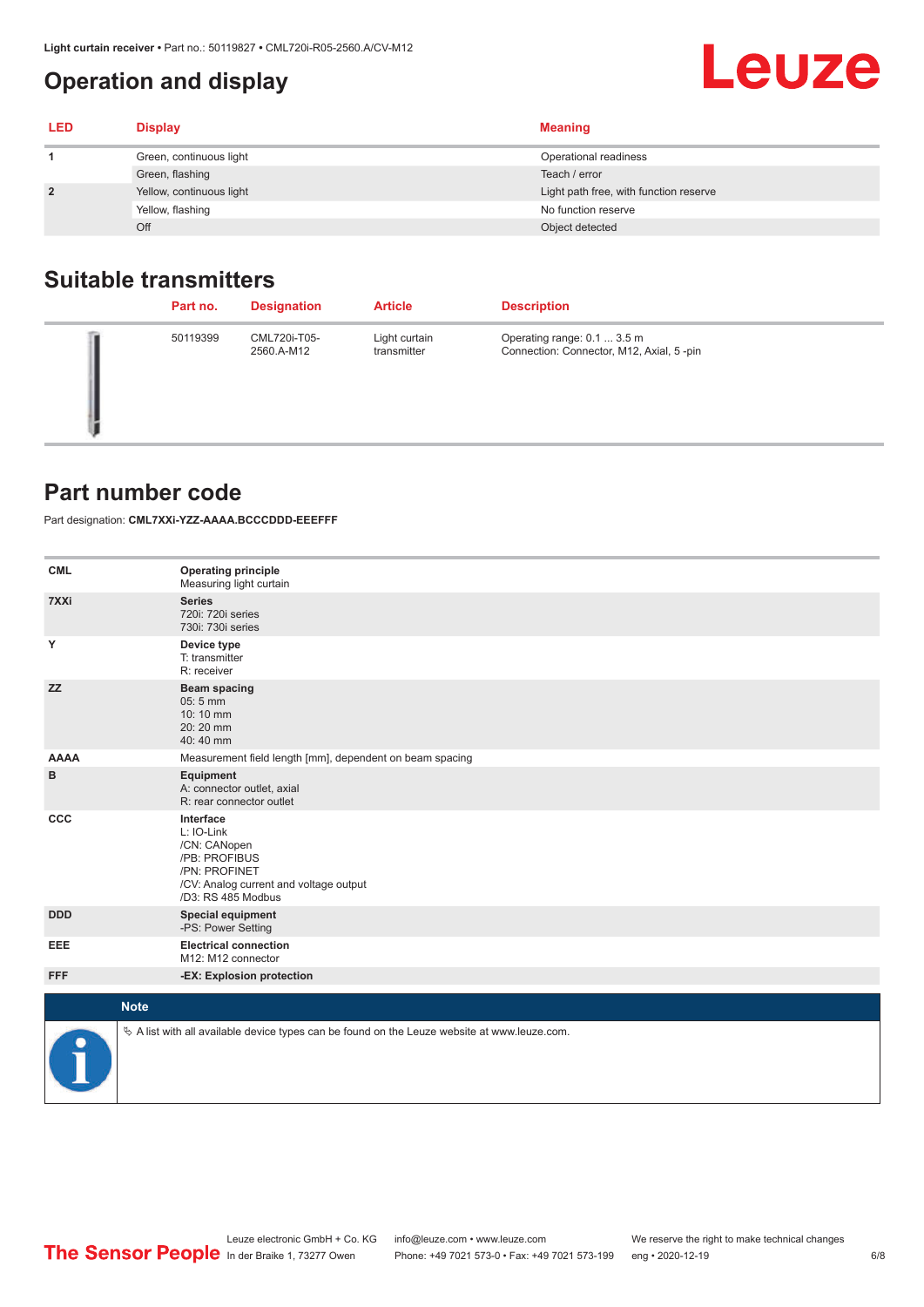#### <span id="page-6-0"></span>**Notes**



#### **Observe intended use!**

 $\%$  This product is not a safety sensor and is not intended as personnel protection.

 $\%$  The product may only be put into operation by competent persons.

 $\%$  Only use the product in accordance with its intended use.

| <b>For UL applications:</b>                                                                                                                                                     |
|---------------------------------------------------------------------------------------------------------------------------------------------------------------------------------|
| $\%$ For UL applications, use is only permitted in Class 2 circuits in accordance with the NEC (National Electric Code).                                                        |
| These proximity switches shall be used with UL Listed Cable assemblies rated 30V, 0.5A min, in the field installation, or equivalent (categories: CYJV/<br>CYJV7 or PVVA/PVVA7) |

#### **Accessories**

#### Connection technology - Connection cables

|   | Part no. | <b>Designation</b> | <b>Article</b>   | <b>Description</b>                                                                                                                                          |
|---|----------|--------------------|------------------|-------------------------------------------------------------------------------------------------------------------------------------------------------------|
| § | 50135128 | KD S-M12-8A-P1-050 | Connection cable | Connection 1: Connector, M12, Axial, Female, A-coded, 8-pin<br>Connection 2: Open end<br>Shielded: Yes<br>Cable length: 5,000 mm<br>Sheathing material: PUR |

#### Connection technology - Interconnection cables

|   |                   | Part no. | <b>Designation</b>                     | <b>Article</b>        | <b>Description</b>                                                                                                                                                                                                                                    |
|---|-------------------|----------|----------------------------------------|-----------------------|-------------------------------------------------------------------------------------------------------------------------------------------------------------------------------------------------------------------------------------------------------|
| e | $(\cdot$ : :<br>Þ | 50129781 | <b>KDS DN-M12-5A-</b><br>M12-5A-P3-050 | Interconnection cable | Suitable for interface: IO-Link, DeviceNet, CANopen<br>Connection 1: Connector, M12, Axial, Female, A-coded, 5-pin<br>Connection 2: Connector, M12, Axial, Male, A-coded, 5-pin<br>Shielded: Yes<br>Cable length: 5,000 mm<br>Sheathing material: PUR |

#### Mounting technology - Mounting brackets

|                                               | Part no. | <b>Designation</b> | <b>Article</b>      | <b>Description</b>                                                                                                                                                                                                        |
|-----------------------------------------------|----------|--------------------|---------------------|---------------------------------------------------------------------------------------------------------------------------------------------------------------------------------------------------------------------------|
| $\frac{1}{2}$ , $\frac{1}{2}$ , $\frac{1}{2}$ | 50142900 | BT 700M.5-2SET     | Mounting device set | Design of mounting device: Bracket mounting<br>Fastening, at system: Through-hole mounting, T slotted hole<br>Mounting bracket, at device: Screw type, Sliding block<br>Type of mounting device: Rigid<br>Material: Steel |

Leuze